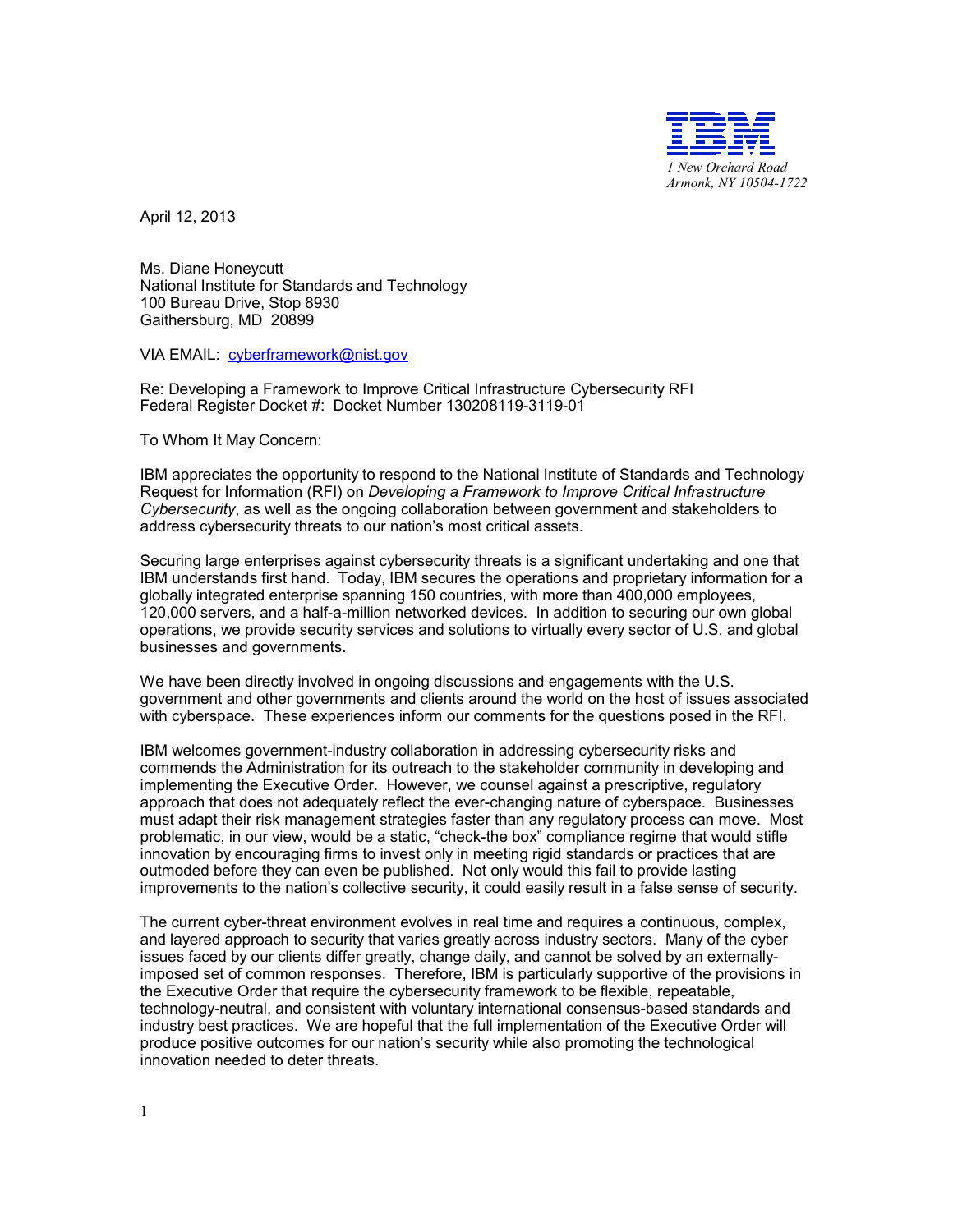# **I. RISK MANAGEMENT PRACTICES**

For any society and in any era, the issue of security is inextricably bound up with the nature and pace of change. And today, the pace of change – in business, politics, and technology – is accelerating exponentially.

This is not mild, episodic change; we are talking about "turbulent change." Economic disruptions, cyber attacks, political upheaval, technology leapfrogs, and natural disasters can occur almost without warning. Even anticipated change – driven by the availability of new computing models and new partnerships, mergers and acquisitions, or management initiatives – requires leaders to make decisions in the face of uncertainty in order to ensure continuing economic growth and expanded stakeholder value.

In the face of this uncertainty, how do we anticipate and prepare for everything that might happen? The answer is: we can't. Instead, we optimize our organizations for adaptability. It is those organizations that have learned to embrace change – and thrive on it – that have endured and prospered. They have discovered that it is possible not only to adapt quickly to turbulent and accelerated change, but to turn that agility into a competitive strength.

How does the management of security risk factor into this faster, smarter world? Clearly, that challenge is a priority for executives who cite:

- Concern about the security of technologies like cloud computing and mobile device adoption;
- Concern about the pervasiveness of data and the ability to effectively control its appropriate use and prevent inadvertent or deliberate exposure;
- Concern about the rapidly changing threat environment and confusion over how to effectively defend against increasingly sophisticated attackers using increasingly sophisticated tools;
- Growing concern around "bad actor" involvement in product (hardware or software) development, which has been fueled by incidences of counterfeit products, cyber espionage and other cyber crime via insertion of malware and malicious code;
- **F** Frustration with a patchwork of costly and complex compliance requirements: the average enterprise is subject to hundreds of regulations;
- Concern about how to deploy effective security tools while also respecting employee privacy;
- Confusion on approach seeking guidance about what constitutes effective security in a particular industry and the cybersecurity risk landscape;
- Concern about obtaining comprehensive and up-to-date assistance in acquiring and deploying effective security measures; and
- A general lack of security skill within the technical population and a specific lack of experienced security professionals available for hire.

As both an enterprise and leading security product and service provider, our experience indicates that those organizations displaying maturity in security risk management practices have a common characteristic: They have effectively aligned business strategy with security priorities through the leadership of a dedicated, empowered, security executive who manages enterprise security through operation of a pragmatic, risk-based security management program.

### **Organizational Structure – Elevation of the Risk Management Function**

IBM believes that no other single action will do more to galvanize a new approach to security in an organization than the appointment and empowerment of a Chief Information Security Officer (CISO) or Vice-President of Information Technology Risk. This executive must have authority and responsibility for establishing and driving enterprise-wide cybersecurity programs. Regulators,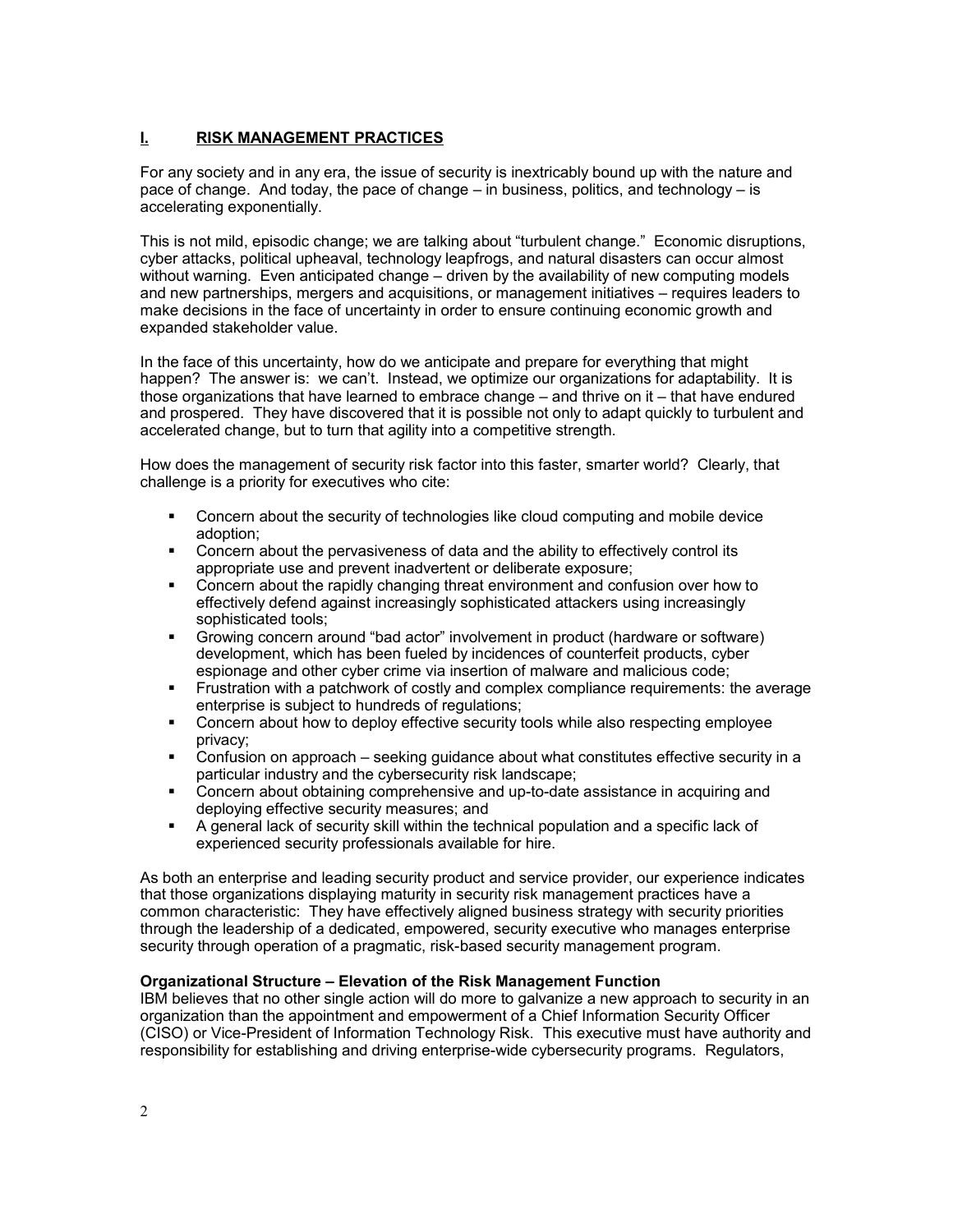governments, investors, employees, and customers will notice and appreciate the strong signal a CISO appointment sends about how seriously the organization takes security and privacy.

To be most effective, IBM recommends that the CISO position report directly to the corporate CEO, COO, CIO, or CFO and have responsibility and authority for:

- Identifying and prioritizing cybersecurity risks;
- Implementing and monitoring the performance of best practices;
- Setting and maintaining cybersecurity policies;

• Ensuring proper business and technical controls are implemented, tested, and kept current;

• Translating security challenges and opportunities into business language for regular consumption by the CEO, the Board of Directors, and other key senior leaders; and

• Ensuring ongoing workforce education and awareness of cybersecurity risks and best practices

#### **Comprehensive Risk Management – IBM Security Framework**

While many organizations around the world have implemented traditional risk management programs to identify, assess, mitigate, monitor, and continually review risks within the financial, business, health and safety, physical security, or operational risk domains, typical approaches to cybersecurity risk management are less mature.

It is IBM's perspective that organizations need to manage cybersecurity risk with a structured operational risk management process that assesses business and IT risks that include: identifying key threats and compliance mandates; reviewing existing security risks and challenges; implementing and enforcing security risk management processes and common control frameworks; and executing incident management processes when crises occur. Security does not stop at organizational boundaries. Successful organizations need to implement and enforce security excellence across the extended enterprise by including key stakeholders, customers, partners, and suppliers.

In order to operate cybersecurity as a true enterprise function, management needs a framework within which to establish current security programs, understand the context and critical interdependencies, and set priorities accordingly. Such a framework is also used to identify gaps, monitor progress, and achieve other strategic security objectives, while ensuring security programs are fully coordinated with an organization's core business objectives and initiatives.

IBM's Security Framework is based on the principle that better security management is achieved when an entity is protected by not just one layer or one component, but by multiple, diverse mechanisms architected to achieve defense-in-depth. Built upon such internationally recognized IT security standards as ISO 27002:2005, ISO 15408, CoBIT, and ITIL, the IBM Security Framework covers areas such as trusted and consistent identities, authentication and access control, information flow control, encryption of sensitive data at-rest and in-transit, audit and compliance, and network resiliency.

For a detailed description of the IBM Security Framework and Best Practices, see <http://www.redbooks.ibm.com/abstracts/sg248100.html?Open>

IBM recognizes that security for critical infrastructure often goes beyond the business and IT domains. Conventional enterprise IT security measures must be adapted and extended into the industrial process control systems, which involve a myriad of proprietary interfaces, protocols, and heterogeneous devices spread over a large geographic and governance space. One of today's biggest cybersecurity challenges is assuring that IT security controls are applied to these newly connected processes control networks.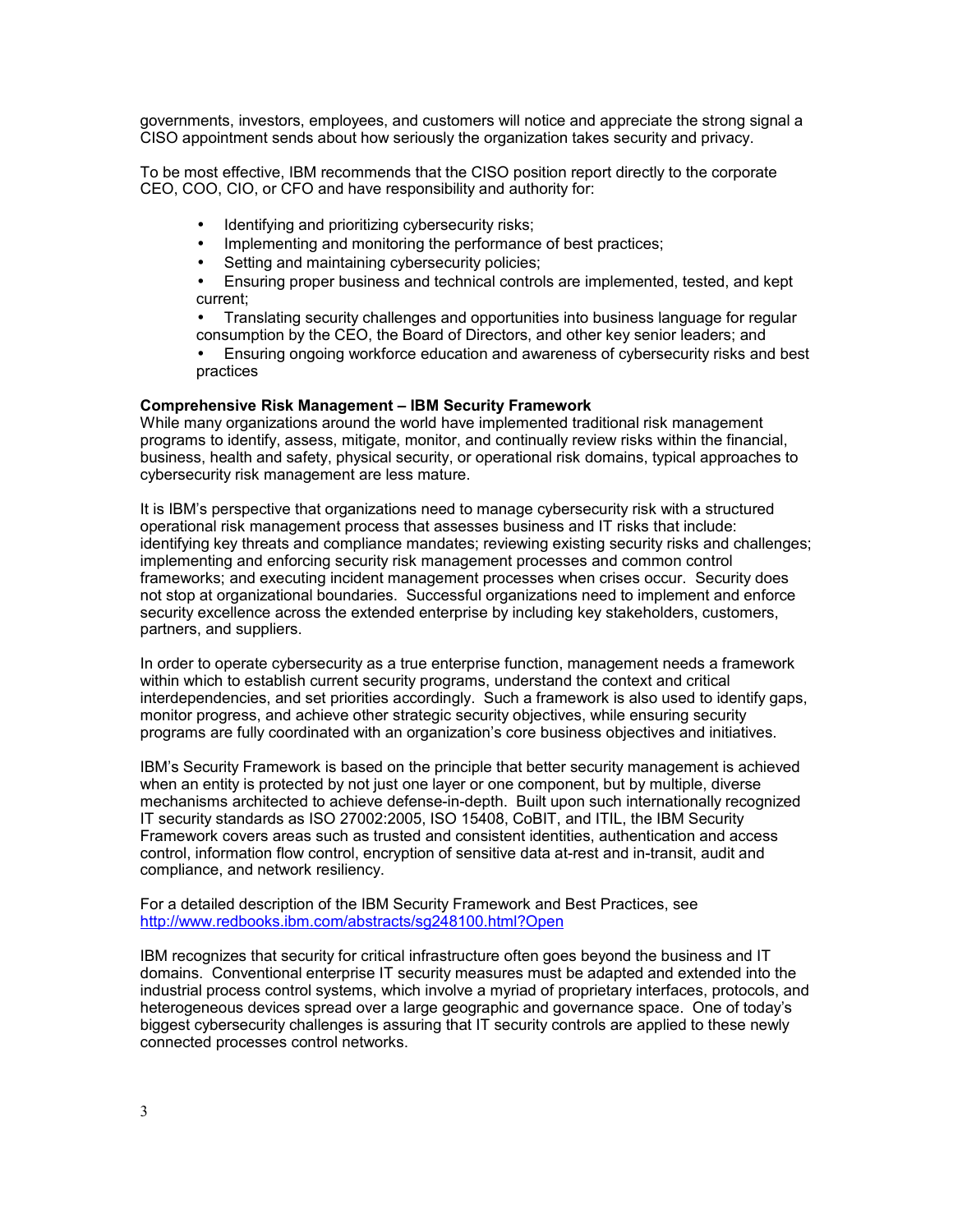## **II. SPECIFIC INDUSTRY PRACTICES – Product and Service Assurance**

The IBM development organization is global, with more than 60 laboratories and over 40,000 developers working to produce and support a range of hardware, premise software, and software service used throughout major industries and critical infrastructure. The process used by IBM, known as "Security Engineering" is an ongoing internal program designed to ensure that IBM designs, builds, and supports our products and services with security in mind.

For IBM, the development of products and services is characterized by maturity of practices in four pillars: (1) Structured Development Process; (2) Secure Engineering Framework; (3) Continuous Improvement Quality Management Program; and (4) a Supply Chain Security program. The Secure Engineering Framework pillar is further defined by a set of eight essential practices that are markers of success in the drive to build secure products. The essential practices are: Education & Awareness, Project Planning, Risk Assessment & Threat Modeling, Security Requirements, Secure Development, Security Testing, Security Documentation and Security Incident Response. This Framework represents practices that can be adopted in any style of development project, from waterfall, to iterative, to agile or Dev/Ops.

Over the years, IBM saw that engineering processes as practiced by various organizations and various styles of development lacked the rigor required to provide requisite security assurance. As a result, IBM published the Secure Engineering Framework.[1](#page-3-0) The IBM Secure Engineering Framework reflects best practices used for IBM software development and directs our development teams to give proper attention to security during the development lifecycle.<sup>[2](#page-3-1)</sup> IBM believes that this Framework can act as a guideline for a wide range of solutions and industry, including critical infrastructure.

IBM receives a continuous stream of requests for information on how these practices are executed. In an effort to ensure transparency, IBM has been working with leading vendors from the information technology industry, U.S. Government agencies, and the business community to define open standards and an accreditation process applicable to Information and Communications Technology (ICT) vendors. A recent example is the Open Trusted Technology Provider Standard,<sup>[3](#page-3-2)</sup> released by the Open Group, which describes requirements and practices in four areas of information technology development: Product Development Process, Secure Engineering Process, Secure Supply Chain, and Product Evaluation. IBM believes this type of approach can help demonstrate ICT vendor commitment to assurance of products and services.

As for vulnerability analysis for product and service development and delivery, IBM sees several continuing business and technical challenges. In many cases, these challenges are traceable to the acquisition, correlation and dissemination of vulnerability information to a diverse community that includes: stakeholders, ICT Development teams, and IT Service Operations teams. IBM believes a converged lexicon and taxonomy for Risks, Threat Vectors, Threats, Weaknesses, Vulnerabilities, Policies, and related concepts could advance the state of the art in Risk Analysis and Threat Modeling early in development projects.

## **III. INFORMATION SHARING AND INCIDENT RESPONSE**

Risk management frameworks, organizational structures, and development of secure products are all key components for critical infrastructure security. However, capabilities to receive actionable threat data and appropriately and effectively respond to incidents are just as critical to improve our overall security posture.

<span id="page-3-0"></span><sup>1</sup> <http://www.redbooks.ibm.com/redpapers/pdfs/redp4641.pdf>

<span id="page-3-1"></span><sup>2</sup> <http://www-03.ibm.com/security/secure-engineering/>

<span id="page-3-2"></span><sup>3</sup> <http://www.opengroup.org/ottf/>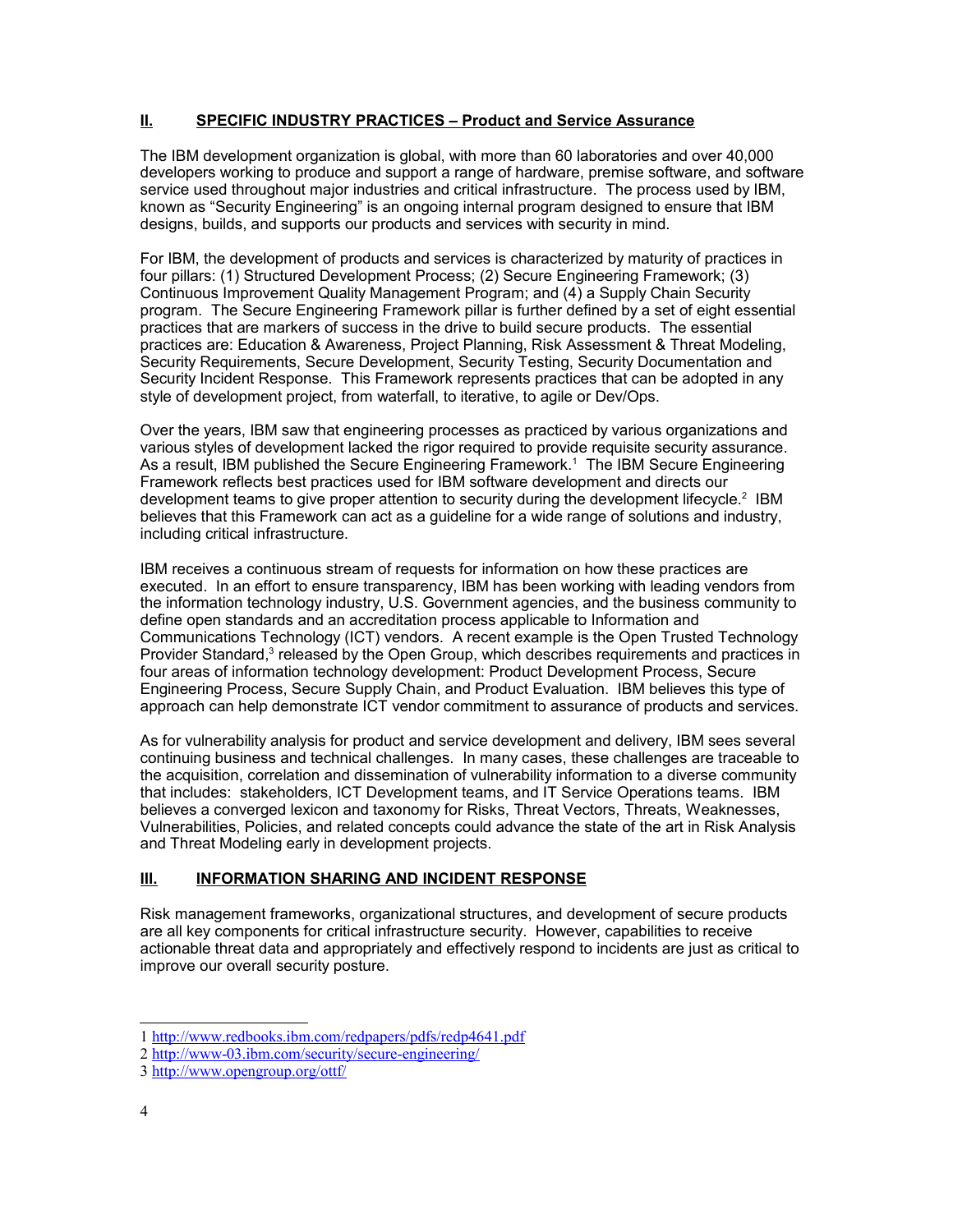#### Information Sharing

The global economy has been transformed by massive amounts of data. Hundreds of billions of connected devices have created an enormous, invisible flow of digital "1s" and "0s"—a global gusher of information. Enterprises and institutions are analyzing this flow of streaming, unstructured data and acting upon those insights in real time. Companies, communities, and governments around the world are beginning to harness the power of Big Data to make smarter decisions, anticipate problems to resolve them proactively, and coordinate resources to operate more effectively. IBM sees this first hand, working with clients to use data analytics to drive intelligence into every aspect of their operations.

Real time data sharing and analytics are just as critical in the protection of infrastructure and organizations against cyber threats. In fact, the digital venue for cyber attacks—which piggyback on that flow of "1s" and "0s" to deliver their payload—makes real time data sharing all the more important. While individual entities each have a line of vision into their own networks, analyzing collective pools of data will greatly improve our chances at successfully connecting the dots to prevent damaging attacks. With cyber events occurring at light speed, it is clear that automation and real-time sharing of relevant information need to be built into the process.

Government-industry partnerships are a key aspect of effective information sharing. Industry partners, like IBM, can host and supply state-of-the-art analytics platforms, as well as share anonymized data feeds captured from ongoing internal security activities. Government can supply its own unique threat intelligence and serve as a trusted hub for coordinating across industry sectors. Taken together, the collaborative security intelligence streams will improve overall awareness of cyber threats and be used to advise critical infrastructure and other entities as to emerging threats and recommended responses.

The Executive Order takes a number of positive steps to increase the volume, timeliness, and quality of cyber threat information shared by the federal government with the private sector. But more needs to be done by Congress to address legal impediments and liability risks that are hindering the robust sharing of information by private sector organizations. The sooner actionable information about cybersecurity threats is shared, the faster it can be used to help protect the public. Today, however, even the most security-conscientious businesses may hesitate to bring forward that information in a timely way due to liability concerns, even when they, too, are being victimized. Treating such organizations as allies rather than accomplices will help them step forward – in the interests of their clients, employees, the nation, and themselves.

#### **Coordinated Cybersecurity Incident Response**

An effective incident response capability is another key element of any cybersecurity strategy. Without an incident response plan, there is more risk that a cyber attack will cause greater damage – either because the attack is not discovered in time or because appropriate mitigation actions are not followed upon discovery. A centralized and well-publicized incident reporting mechanism, as well as written incident response procedures that define roles and responsibilities, are central features. Forensic and other investigative capabilities also should be resourced, either internally or with a third party vendor. For example, IBM has its own internal Computer Security Incident Response Team, and also provides similar services and expertise to its customers through IBM's Emergency Response Service Unit.

At a national level, incident response for significant cyber events affecting critical infrastructure will necessarily involve federal, state, and local government, as well as non-government entities. It is important that incident response in such large-scale events is not weighed down by complexity and bureaucracy, but rather is able to adapt nimbly to rapidly changing events and provide timely, actionable information to relevant parties, including private entities and state and local officials.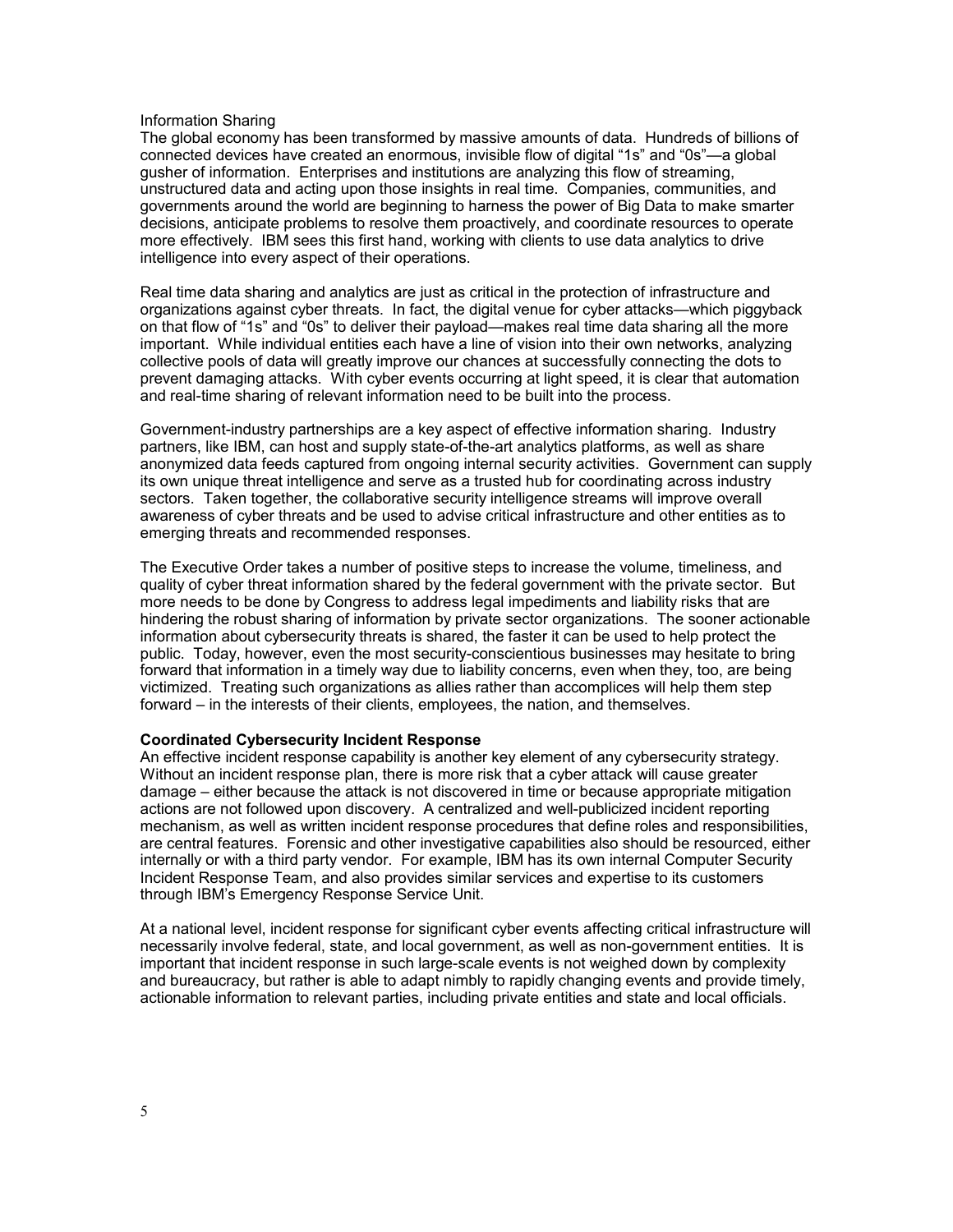## **IV. CYBERSECURITY SKILLS, EDUCATION, AND AWARENESS**

### **Skills Development**

An element of society's effective response to the challenging of securing critical infrastructures, the need for skilled individuals to build and maintain security of key systems is a policy challenge that is part of the broader challenge facing many countries - that of encouraging more people to get into science and engineering fields.

The problem is one both of quantity and quality. Society at large faces a shortage of the highly technically skilled people required to operate and support systems we have already deployed. We also face an even more significant shortage of people who can design secure systems, write safe computer code, and create ever more sophisticated tools to prevent, detect, and mitigate damage from system failures and malicious acts. While technology skills are clearly needed, it is also evident that cybersecurity will benefit from a multi-disciplinary approach, involving experts in human-computer interaction, psychology, and sociology.

There are many examples of the difference the right skills and staffing can make in the current environment - and this difference will persist for a while, even if automation and game changing research result in simpler ways to secure complex systems.

There are four elements of any strategy to deal with this challenge, all of which can be accelerated by governmental action:

- Promoting and funding the development of more rigorous curricula in schools (there is significant activity underway here, but there is a consensus that more is needed);
- Supporting the development and adoption of technically rigorous professional certifications;
- Using a combination of hiring, acquisition, and training resources to raise the level of technical competence of those who build, operate, and defend systems; and
- Assuring, as with other disciplines, like engineering or medicine, there is a career path to reward and retain those with high-level technical skills, both in the civilian workforce and in the uniformed services.

Since IBM believes that closing the security skills gap is a top priority, IBM has created a Cyber Security Innovation team to work with universities on curricula development, collaborative research, and implementation of centers of excellence. Today, IBM is working with more than 200 universities around the world to build new programs and enhance existing cyber and information security academic programs. Recognizing that the majority of the security curricula that exists today is part of a Computer Science and Information Systems Management track, IBM is helping universities build broader, holistic programs that expand security to schools of business, public policy, and informatics. To better support growth market regions where faculty often lacks security skills, IBM developed a 40 hour "Train the Trainers" course in Security Fundamentals.

### **Education & Awareness**

Today, the U.S. workforce faces significant changes in the business and technology landscape. The rapid spread of mobile, cloud, and social computing is driving large and positive changes in how corporate IT functions, how businesses operate, how we work, and how we live our lives. These new forms of computing enable further global interconnectedness and generate even more digitized data that can help individuals and companies gain new insights for better decisionmaking.

At the same time, the pervasiveness and complexity of these new technologies - and the fastpaced, open, and interconnected environment they help create - introduce new risks to organizations and individuals. Consider the potential for inadvertent disclosure or loss of confidential or sensitive information and the financial, reputation, or brand damage that can result.